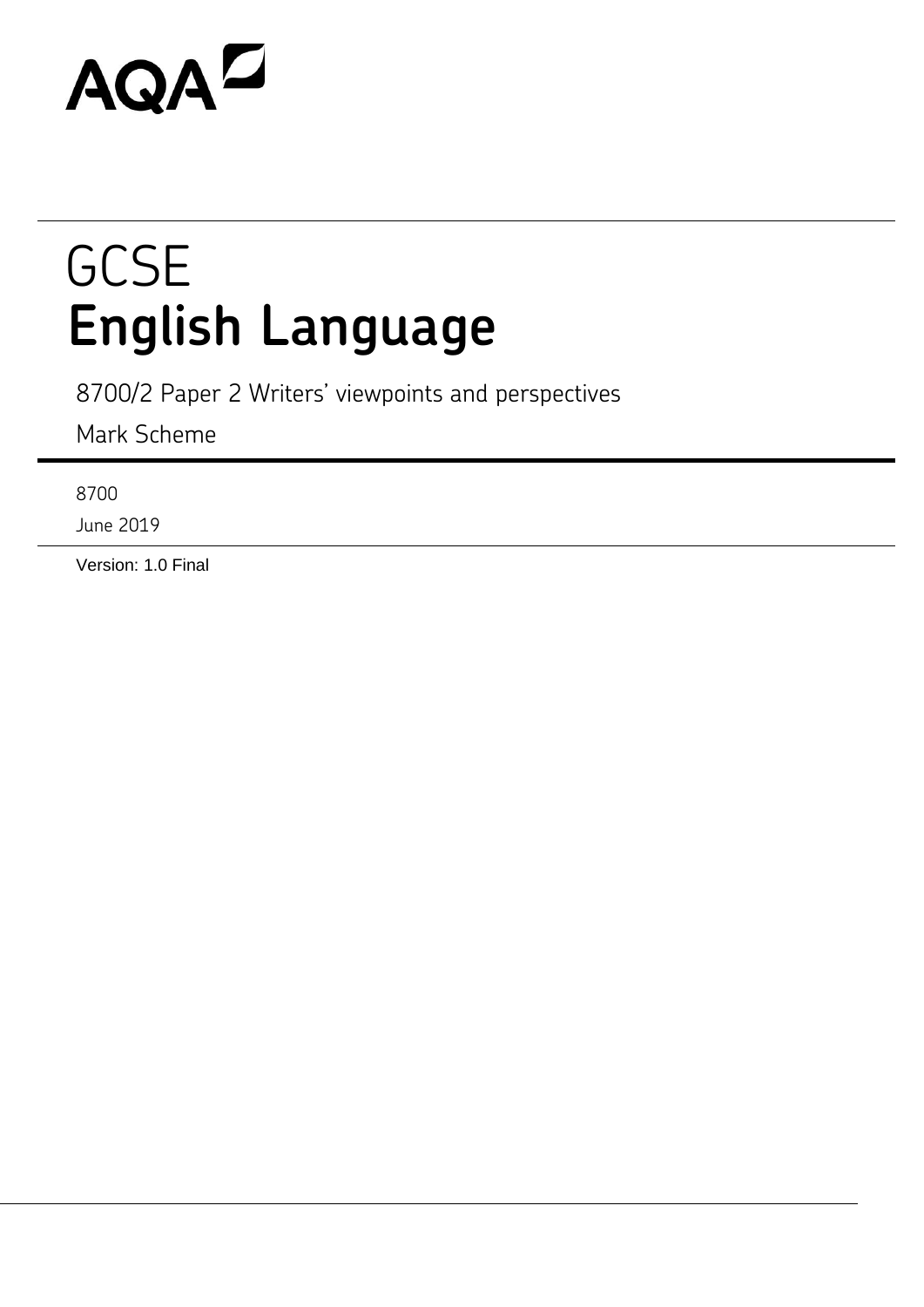Mark schemes are prepared by the Lead Assessment Writer and considered, together with the relevant questions, by a panel of subject teachers. This mark scheme includes any amendments made at the standardisation events which all associates participate in and is the scheme which was used by them in this examination. The standardisation process ensures that the mark scheme covers the students' responses to questions and that every associate understands and applies it in the same correct way. As preparation for standardisation each associate analyses a number of students' scripts. Alternative answers not already covered by the mark scheme are discussed and legislated for. If, after the standardisation process, associates encounter unusual answers which have not been raised they are required to refer these to the Lead Assessment Writer.

It must be stressed that a mark scheme is a working document, in many cases further developed and expanded on the basis of students' reactions to a particular paper. Assumptions about future mark schemes on the basis of one year's document should be avoided; whilst the guiding principles of assessment remain constant, details will change, depending on the content of a particular examination paper.

Further copies of this mark scheme are available from aqa.org.uk

Copyright © 2019 AQA and its licensors. All rights reserved.

AQA retains the copyright on all its publications. However, registered schools/colleges for AQA are permitted to copy material from this booklet for their own internal use, with the following important exception: AQA cannot give permission to schools/colleges to photocopy any material that is acknowledged to a third party even for internal use within the centre. QA are permitted to copy material from this booklet for their own internal use, with the following important exception: AQA cannot give permission to schools/colleges to photocopy any material that is acknowledged to a third party even for internal use within the centre.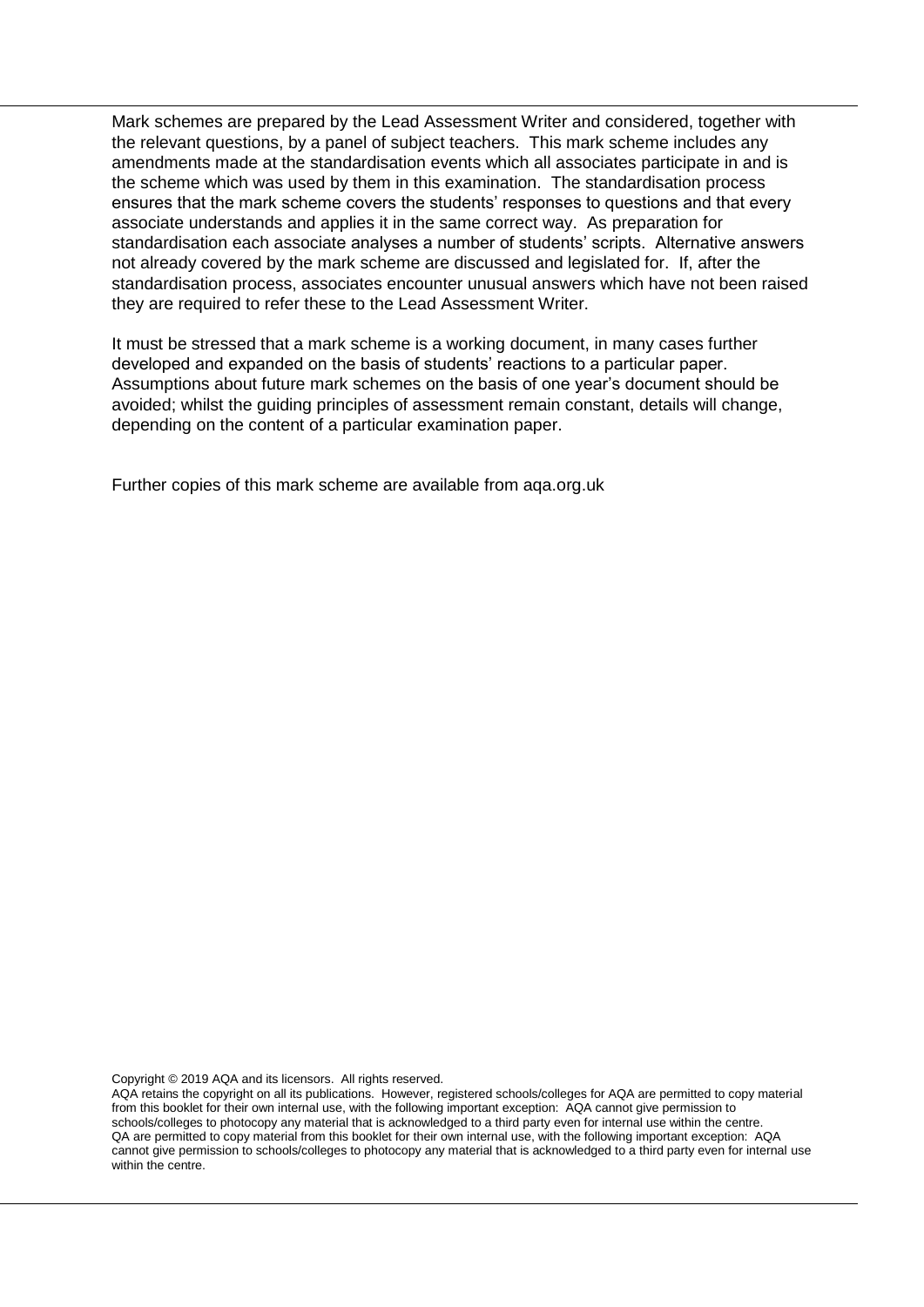## Introduction

The information provided for each question is intended to be a guide to the kind of answers anticipated and is neither exhaustive nor prescriptive. **All appropriate responses should be given credit.** 

#### **Level of response marking instructions**

Level of response mark schemes for GCSE English Language are broken down into four levels (where appropriate). In the first column each level is identified with one or two key words that represent the differences in the skills then described. These key words show the progression from Level 1 to 4 and are:

| Level 4            | Perceptive, detailed |
|--------------------|----------------------|
| Level 3            | Clear, relevant      |
| Level <sub>2</sub> | Some, attempts       |
| Level 1            | Simple, limited.     |

This is followed in the second column by a description of the different qualities required in the student's answer for that level. These are called the skills descriptors. In order to reach a given level, a student must fulfil one or more of the skills descriptors for that level.

The third column of the mark scheme is the Indicative Standard. This is an important feature of the mark scheme for GCSE English Language. It provides exemplification of the skills descriptors at each level and offers a small number of different comments at the required standard to give an indication of the quality of response that is typical for that level. It shows the progression from Level 1 to 4.

The Indicative Standard is not intended to be a model answer nor a complete response, and it does not exemplify required content. Students may reach a given level by making **one or more** comments of the quality demonstrated by the Indicative Standard and do not have to meet all the skill descriptors at that level.

The standardising scripts will further exemplify each of the levels. You must refer to the standardising material **throughout your marking**.

#### **Step 1 Annotate the response**

When marking a response you should first read through the student's answer and annotate each section using the comments from the statement bank to show the qualities that are being demonstrated, as instructed during standardising. You can then award a level and a mark.

#### **Step 2 Determine a level**

Start at the lowest level of the mark scheme and use it as a ladder to see whether the answer meets the descriptors for that level. The descriptors for the level indicate the different qualities that might be seen in the student's answer for that level. If it meets the lowest level then go to the next one and decide if it meets this level, and so on, until you have a match between the level descriptor and the answer. With practice and familiarity you will find that for better answers you will be able to quickly skip through the lower levels of the mark scheme.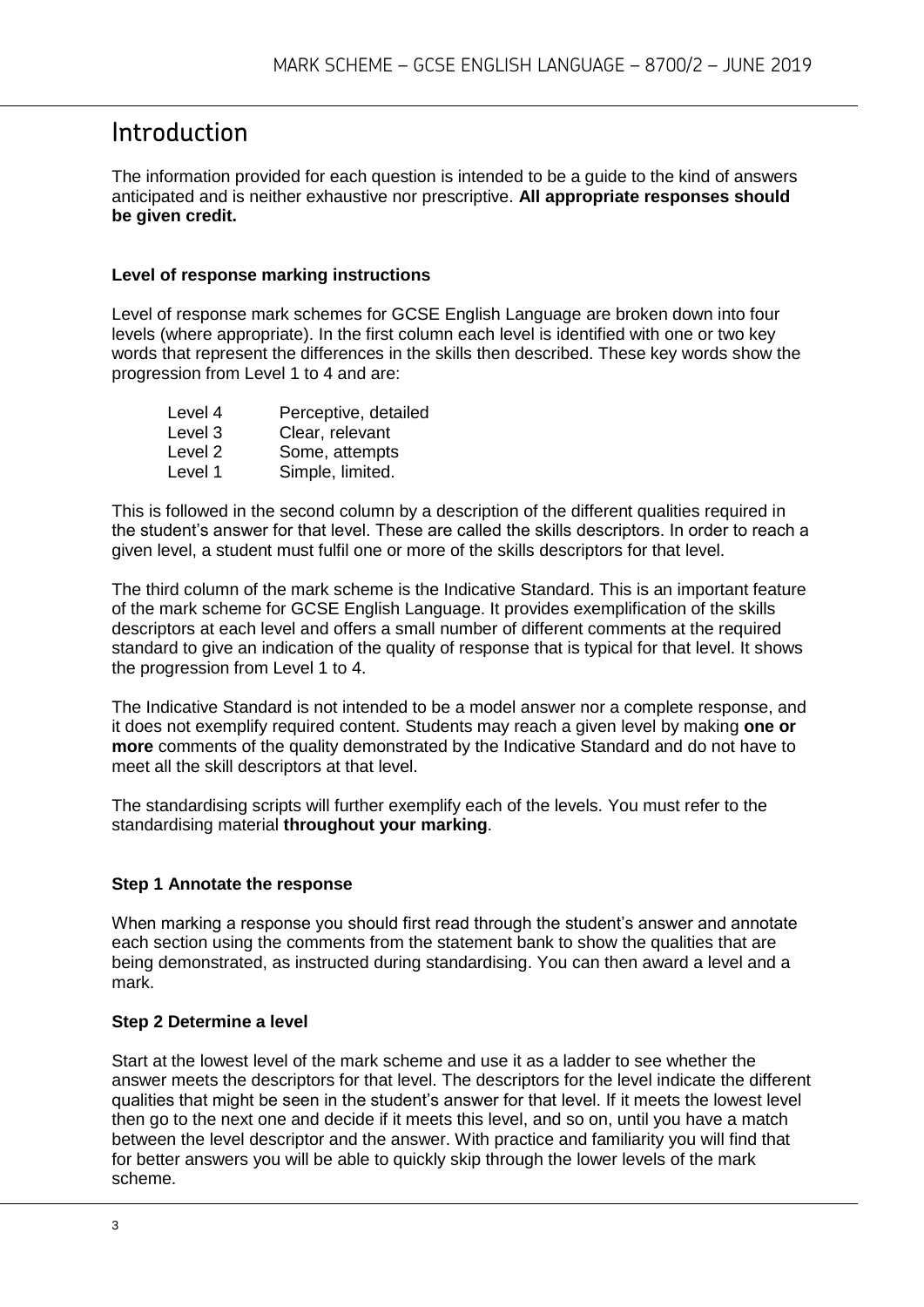The Indicative Standard column in the mark scheme will help you determine the correct level. Remember, students may reach a given level by making **one or more** comments of the quality demonstrated by the Indicative Standard and do **not** have to meet all the skill descriptors at that level. It is not the number of references, but the quality of the comments that will determine the level. The annotation you added to the script at Step 1 will help you determine the correct level.

#### **Step 3 Determine a mark**

Once you have assigned a level you need to decide on the mark. This requires you to fine tune within the level to see how well each of the skills descriptors for that level has been met. A student only has to meet a skills descriptor at a given level once to be awarded that level. Since responses rarely match a level in all respects, you need to balance out the range of skills achieved and allow strong performance in some aspects to compensate for other skills that may be only partially fulfilled. Again, the annotation added at Step 1 will help you determine the mark.

Reference to the standardising scripts throughout the marking period is essential. This will help you apply the level descriptors accurately and consistently. There will usually be an answer in the standardising materials which will correspond with each level of the mark scheme. This answer will have been awarded a mark by the Lead Examiner. You can compare the student's answer with the example to determine if it is the same standard, better or worse than the example. You can then use this to allocate a mark for the answer based on the Lead Examiner's mark on the example.

You may well need to read back through the answer as you apply the mark scheme to clarify points and assure yourself that the level and the mark are appropriate.

An answer which contains nothing of relevance to the question must be awarded no marks.

#### **Advice**

In fairness to students, all examiners must use the same marking methods. The following advice may seem obvious, but all examiners must follow it closely.

- 1. Refer constantly to the mark scheme and standardising scripts throughout the marking period.
- 2. Always credit accurate, relevant and appropriate responses that are not necessarily covered by the mark scheme or the standardising scripts.
- 3. Use the full range of marks. Do not hesitate to give full marks if the response merits it.
- 4. Remember the key to accurate and fair marking is consistency.
- 5. If you have any doubt about how to allocate marks to a response, consult your Team Leader.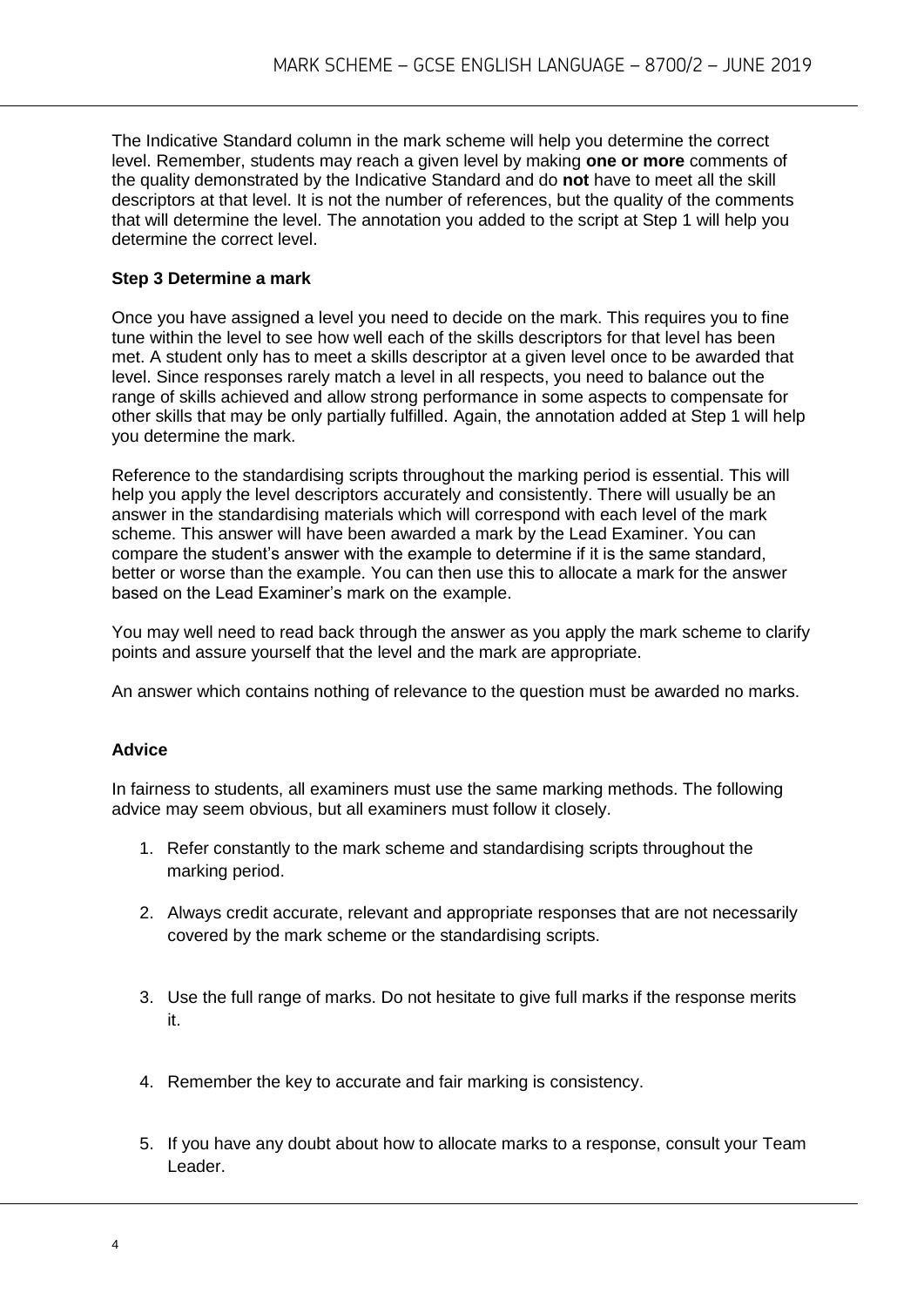#### **SECTION A: READING – Assessment Objectives**

| AO1 | Identify and interpret explicit and implicit information and ideas.<br>$\bullet$<br>Select and synthesise evidence from different texts.                                                       |
|-----|------------------------------------------------------------------------------------------------------------------------------------------------------------------------------------------------|
| AO2 | Explain, comment on and analyse how writers use language and structure<br>$\bullet$<br>to achieve effects and influence readers, using relevant subject<br>terminology to support their views. |
| AO3 | Compare writers' ideas and perspectives, as well as how these are<br>$\bullet$<br>conveyed, across two or more texts.                                                                          |
| AO4 | Evaluate texts critically and support this with appropriate textual<br>$\bullet$<br>references.                                                                                                |

### **SECTION B: WRITING – Assessment Objectives**

| AO <sub>5</sub> | $\bullet$<br>$\bullet$ | Communicate clearly, effectively and imaginatively, selecting and adapting<br>tone, style and register for different forms, purposes and audiences.<br>Organise information and ideas, using structural and grammatical features<br>to support coherence and cohesion of texts. |
|-----------------|------------------------|---------------------------------------------------------------------------------------------------------------------------------------------------------------------------------------------------------------------------------------------------------------------------------|
| AO6             | $\bullet$              | Candidates must use a range of vocabulary and sentence structures for<br>clarity, purpose and effect, with accurate spelling and punctuation. (This<br>requirement must constitute 20% of the marks for each specification as a<br>whole).                                      |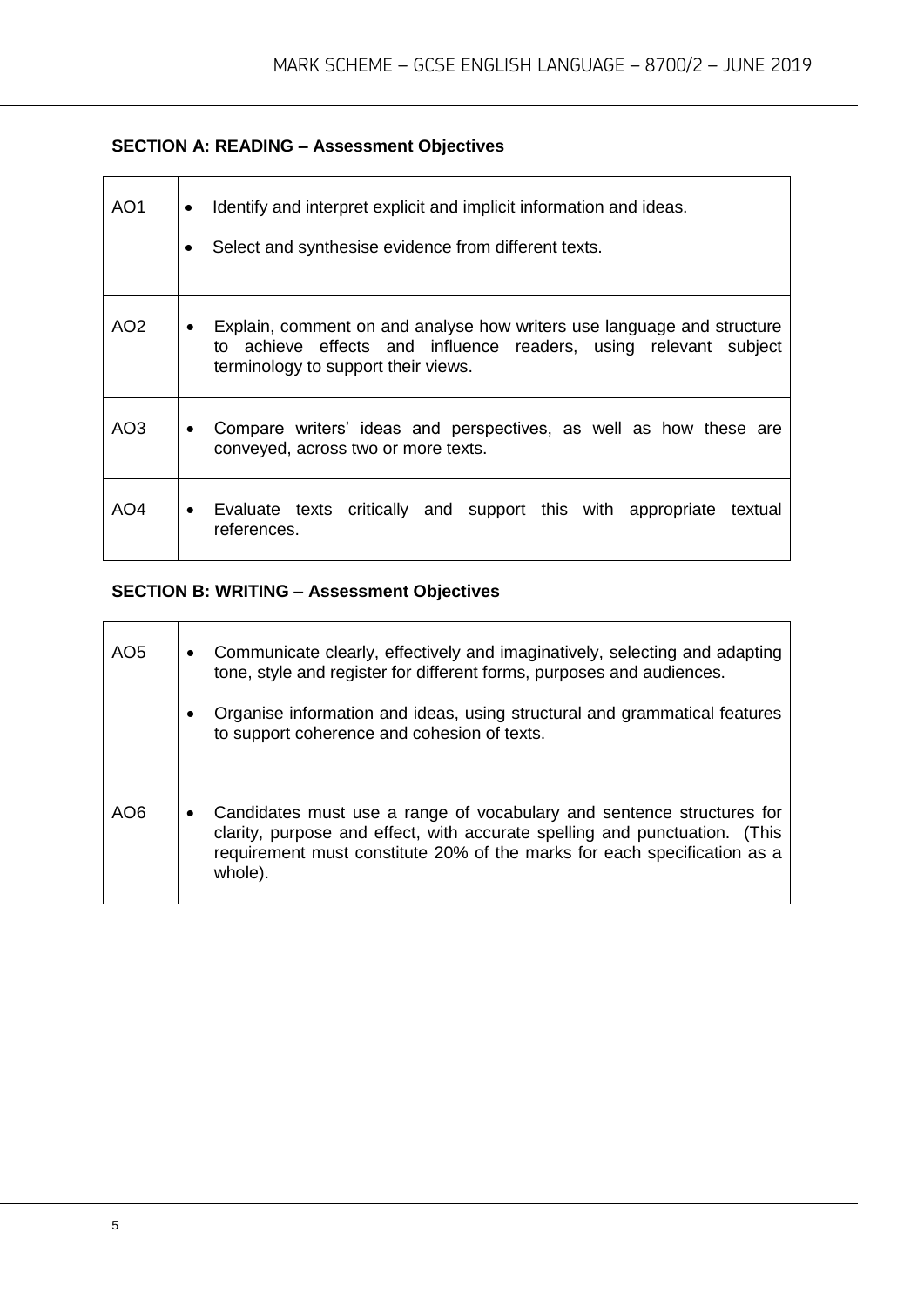| <b>Assessment</b><br>Objective | <b>Section A</b> |
|--------------------------------|------------------|
| AO <sub>1</sub>                | $\checkmark$     |
| AO <sub>2</sub>                | $\checkmark$     |
| AO <sub>3</sub>                | $\checkmark$     |
| AO <sub>4</sub>                | n/a              |
|                                | <b>Section B</b> |
| AO <sub>5</sub>                | $\checkmark$     |
| AO <sub>6</sub>                |                  |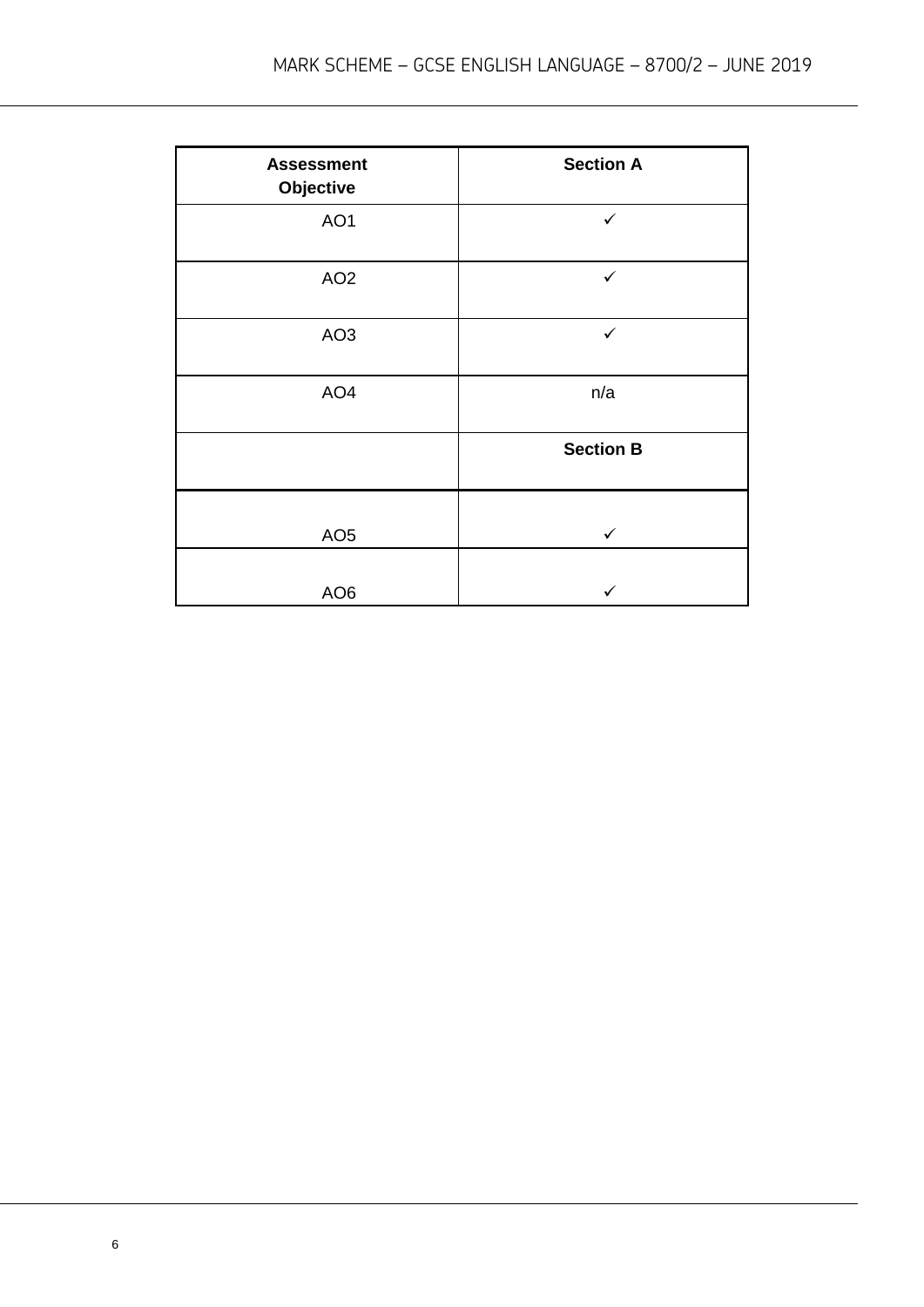#### **0 1** Read again the first part of **Source A** from **lines 1 to 12**.

Choose **four** statements below which are **true**.

- Shade the **circles** in the boxes of the ones that you think are **true**.
- Choose a maximum of **four** statements.
- If you make an error cross out the **whole box**.
- If you change your mind and require a statement that has been crossed out then draw a circle around the box.
- A It would be dark for another three hours.
- B Ben usually rowed the sunrise shift.
- C The waves were starting to calm down.
- D It was the first time during the race that Ben felt he was at risk.
- E If it were light, Ben thought he would be able to judge the danger.
- F Ben felt homesick.
- G Ben was enjoying this early morning shift.
- H There was no sign of daybreak.

#### **[4 marks]**

| <b>AO1</b> | Identify and interpret explicit and implicit information and ideas.<br>Select and synthesise evidence from different texts. |  |  |
|------------|-----------------------------------------------------------------------------------------------------------------------------|--|--|
|            | This question assesses the first bullet point identify and interpret explicit and implicit<br>information and ideas.        |  |  |
| A          | It would be dark for another three hours. (T)                                                                               |  |  |
| B          | Ben usually rowed the sunrise shift. (T)                                                                                    |  |  |
| C          | The waves were starting to calm down. $(F)$                                                                                 |  |  |
| D          | It was the first time during the race that Ben felt he was at risk. (F)                                                     |  |  |
| Е          | If it were light, Ben thought he would be able to judge the danger. (T)                                                     |  |  |
| F          | Ben felt homesick. (T)                                                                                                      |  |  |
| G          | Ben was enjoying this early morning shift. (F)                                                                              |  |  |
| H          | There was no sign of daybreak. (F)                                                                                          |  |  |
|            |                                                                                                                             |  |  |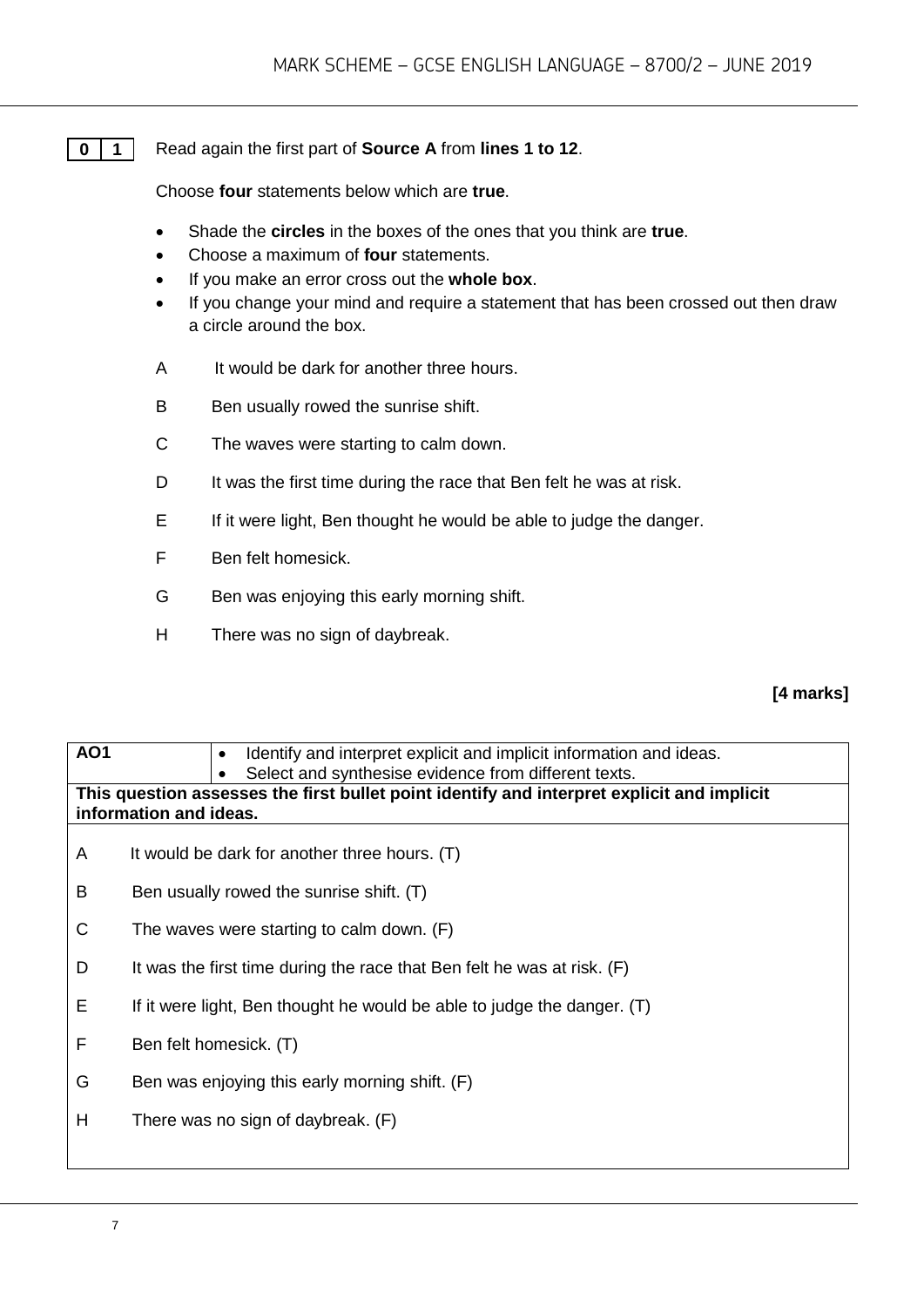**0 2** You need to refer to **Source A** and **Source B** for this question.

The writers in Source A and Source B are travelling on very different types of boat.

Use details from **both** sources to write a summary of what you understand about the different boats.

#### **[8 marks]**

| AO1                                                                                                     | $\bullet$ Identify and interpret explicit and implicit information and ideas                                                                                                                                                                                                               |                                                                                                                                                                                                                                                                                                                                                                                                                                                                                                                                                                                                                                                                                                                                                                                                                                                                                                                          |
|---------------------------------------------------------------------------------------------------------|--------------------------------------------------------------------------------------------------------------------------------------------------------------------------------------------------------------------------------------------------------------------------------------------|--------------------------------------------------------------------------------------------------------------------------------------------------------------------------------------------------------------------------------------------------------------------------------------------------------------------------------------------------------------------------------------------------------------------------------------------------------------------------------------------------------------------------------------------------------------------------------------------------------------------------------------------------------------------------------------------------------------------------------------------------------------------------------------------------------------------------------------------------------------------------------------------------------------------------|
| Select and synthesise evidence from different texts<br>$\bullet$<br>This question assesses both bullets |                                                                                                                                                                                                                                                                                            |                                                                                                                                                                                                                                                                                                                                                                                                                                                                                                                                                                                                                                                                                                                                                                                                                                                                                                                          |
| Level                                                                                                   | <b>Skills Descriptors</b>                                                                                                                                                                                                                                                                  | <b>Indicative Standard</b><br>This indicative standard provides an exemplification of the<br>skills descriptors at each level. It is not a model answer, nor a<br>complete response, nor does it seek to exemplify any<br>particular content.                                                                                                                                                                                                                                                                                                                                                                                                                                                                                                                                                                                                                                                                            |
| Level 4<br>Perceptive,<br>detailed<br>summary<br>7-8 marks                                              | Shows perceptive or detailed<br>synthesis and interpretation of<br>both texts:<br>• Makes perceptive inferences<br>from both texts<br>• Selects judicious references/<br>use of textual detail relevant to<br>the focus of the question<br>• Shows perceptive differences<br>between texts | The boat in Source A is only small, but the ability to<br>right itself when it capsizes shows it is designed for<br>safety; the technology ensures that although the<br>tiny boat cannot withstand the waves which are<br>'towering over' it, after the disaster, it springs<br>'upright' again. It is ironic that, whilst the rowing<br>boat is designed to right itself after capsizing, the<br>far bigger and heavier steamship is more likely to<br>'turn over once and for all' and sink permanently<br>below the waves, showing that design is more<br>important than size when it comes to safety at sea.<br>The boat in Source B is described as 'ancient and<br>much damaged' which implies the ship has taken a<br>severe battering from previous storms, but this<br>might suggest that the ship is actually more likely to<br>survive this storm, as its old age proves how<br>resilient and reliable it is. |
| Level 3<br>Clear,<br>relevant<br>summary<br>5-6 marks                                                   | Shows clear synthesis and<br>interpretation of both texts:<br>• Makes clear inferences from<br>both texts<br>• Selects clear references/<br>textual detail relevant to the<br>focus of the question<br>Shows clear differences<br>between texts                                            | The boat in Source A is only a small rowing boat,<br>which suggests that it is vulnerable in the stormy<br>conditions and could easily be swamped by the<br>huge waves, which are 'towering over our tiny<br>boat.' The boat in Source B is a much bigger<br>'steamship' which suggests it is more likely to<br>withstand the dangers at sea than the tiny rowing<br>boat because the waves would not swamp a large<br>ship so easily. However, the writer says the boat in<br>Source B is 'ancient and much damaged' which<br>suggests that the boat has been harmed over the<br>years by the rough seas and is in poor physical<br>shape, so it may not be as reliable as it used to be.                                                                                                                                                                                                                               |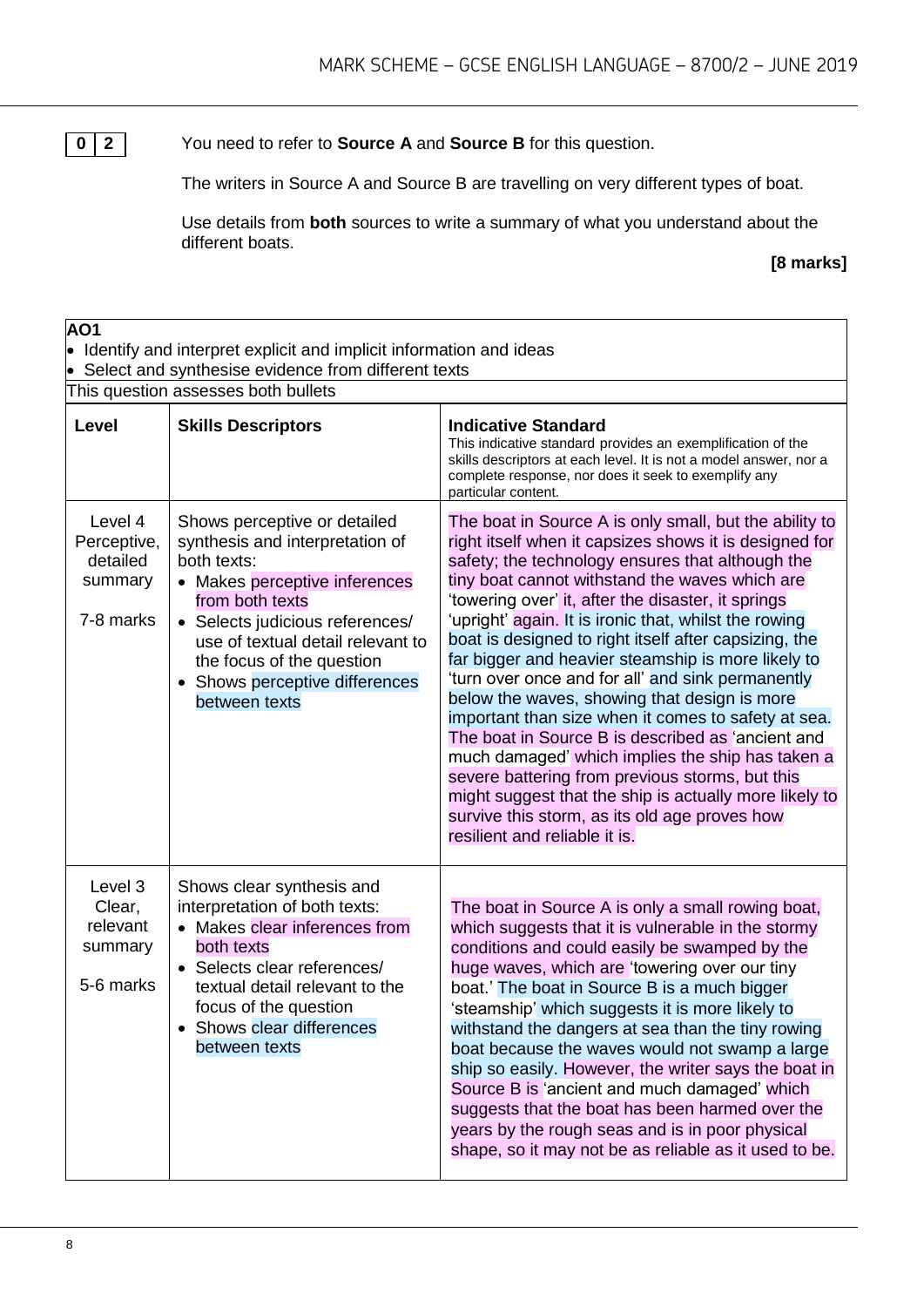| Level 2<br>Some,<br>attempts at<br>summary<br>3-4 marks | Shows some interpretation from<br>one/both texts:<br>• Attempts some inference(s)<br>from one/both texts<br>• Selects some appropriate<br>references /textual detail from<br>one/both texts<br>• Shows some difference(s)<br>between texts | The boat in Source A is a small rowing boat, and is<br>described as a 'tiny boat', which means it does not<br>feel very safe. The boat in Source B is a<br>'steamship' which makes it sound much larger and<br>safer than the rowing boat in the other source<br>which is smaller and not so safe. The boat in<br>Source B is described as being 'ancient' which<br>means the ship has seen better days and it is likely<br>to sink. |
|---------------------------------------------------------|--------------------------------------------------------------------------------------------------------------------------------------------------------------------------------------------------------------------------------------------|--------------------------------------------------------------------------------------------------------------------------------------------------------------------------------------------------------------------------------------------------------------------------------------------------------------------------------------------------------------------------------------------------------------------------------------|
| Level 1<br>Simple,<br>limited<br>summary<br>1-2 marks   | Shows simple awareness from<br>one/both texts:<br>Offers paraphrase rather than<br>inference<br>• Selects simple<br>reference(s)/textual detail(s)<br>from one/both texts<br>• Shows simple difference<br>between texts                    | The boat in Source A is a rowing boat and it's<br>really small, because it says 'tiny boat.' The rowing<br>boat is different to the boat in Source B because it<br>is much smaller. The boat in Source B is a<br>steamship which is really old because it says it is<br>'ancient.'                                                                                                                                                   |
| Level 0<br>No marks                                     | Nothing to reward                                                                                                                                                                                                                          |                                                                                                                                                                                                                                                                                                                                                                                                                                      |

#### **Note:**

- If the quality of the response is L1 but only deals with one text, the mark must be 1 not 2.
- If the quality of the response is L2 but only deals with one text, the mark must be 3 not 4.
- A candidate has to deal with both texts and address the correct focus of the question to achieve L3 or above.

The focus of this question is the different type of boats.

AO1 content may include ideas such as:

- Age
- Size
- Condition
- Safety features
- Number of passengers
- Power source
- Number of cabins
- Purpose/design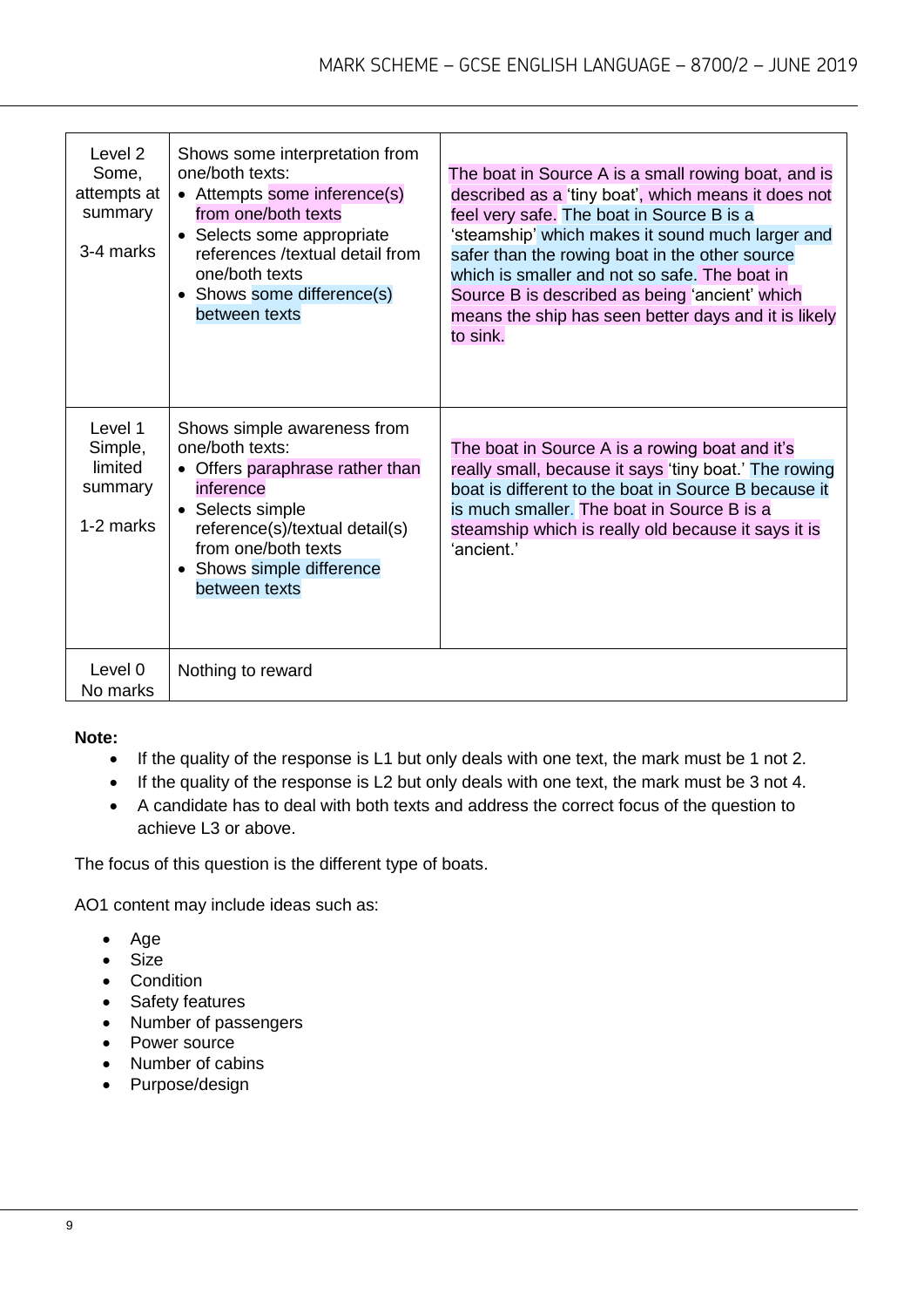

**0 3** You now need to refer only to **Source A** from **lines 16 to 26**.

How does the writer use language to describe the power of the sea?

**[12 marks]**

| AO <sub>2</sub>                                                                                           | influence readers, using relevant subject terminology to support their views                                                                                                                                                                          | Explain, comment on and analyse how writers use language and structure to achieve effects and                                                                                                                                                                                                                                                                                                                                                                                                                                                                           |
|-----------------------------------------------------------------------------------------------------------|-------------------------------------------------------------------------------------------------------------------------------------------------------------------------------------------------------------------------------------------------------|-------------------------------------------------------------------------------------------------------------------------------------------------------------------------------------------------------------------------------------------------------------------------------------------------------------------------------------------------------------------------------------------------------------------------------------------------------------------------------------------------------------------------------------------------------------------------|
| This question assesses Language ie: Words/Phrases/Language Features/Language<br>Techniques/Sentence Forms |                                                                                                                                                                                                                                                       |                                                                                                                                                                                                                                                                                                                                                                                                                                                                                                                                                                         |
| <b>Level</b>                                                                                              | <b>Skills Descriptors</b>                                                                                                                                                                                                                             | <b>Indicative Standard</b><br>This indicative standard provides an exemplification of the<br>skills descriptors at each level. It is not a model answer, nor<br>a complete response, nor does it seek to exemplify any<br>particular content.                                                                                                                                                                                                                                                                                                                           |
| Level 4<br>Detailed,<br>perceptive<br>analysis<br>10-12 marks                                             | Shows detailed and perceptive<br>understanding of language:<br>• Analyses the effects of the<br>writer's choices of language<br>Selects a range of judicious<br>textual detail<br>• Makes sophisticated and<br>accurate use of subject<br>terminology | The phrase 'sucked into the belly of the wave'<br>effectively portrays the sea as a greedy<br>monster, the use of personification suggesting<br>the sea has an insatiable appetite. The curling<br>motion of the wave as it engulfs him is<br>reflected in the metaphorical image of the<br>wave's rounded 'belly' as he is consumed by<br>the ravenous sea. In 'sucked' the writer<br>chooses a short, single syllable verb to echo<br>the speed with which he was suddenly<br>plucked out of the boat and into the water, by<br>the relentless strength of the ocean. |
| Level 3<br>Clear,<br>relevant<br>explanation<br>7-9 marks                                                 | Shows clear understanding of<br>language:<br>• Explains clearly the effects of<br>the writer's choices of<br>language<br>• Selects a range of relevant<br>textual detail<br>• Makes clear and accurate<br>use of subject terminology                  | The writer explains how powerful the sea is by<br>describing how he is 'sucked into the belly of<br>the wave.' The verb 'sucked' suggests the<br>writer is swallowed up very quickly by the sea,<br>emphasising how easily he is overpowered.<br>The personification used in 'the belly of the<br>wave' creates an image of the wave as a<br>powerful giant who eats people up by sucking<br>them into his enormous belly where they<br>disappear and drown.                                                                                                            |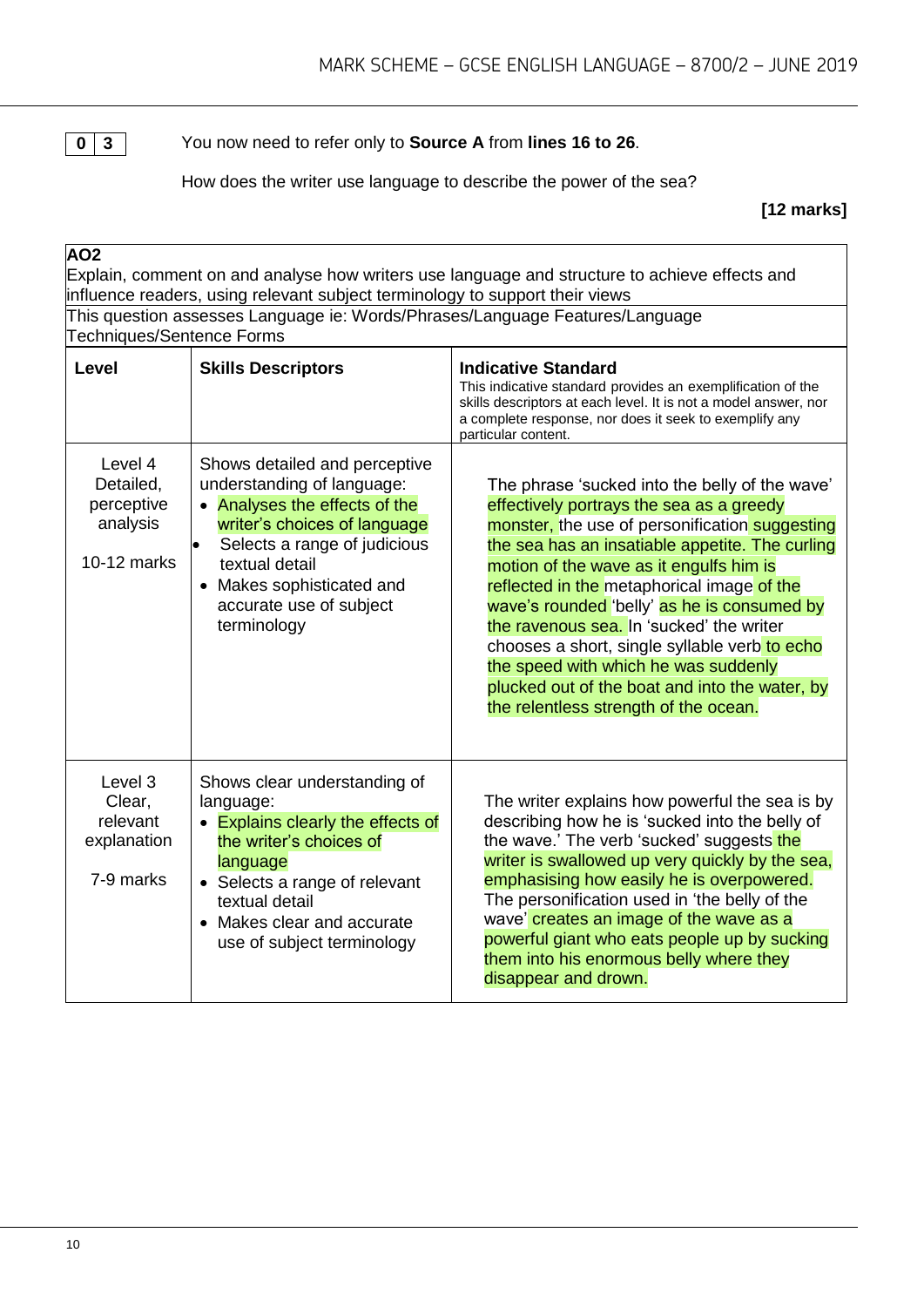| Level <sub>2</sub><br>Some<br>understanding<br>and comment<br>4-6 marks | Shows some understanding of<br>language:<br>• Attempts to comment on the<br>effect of language<br>• Selects some appropriate<br>textual detail<br>• Makes some use of subject<br>terminology, mainly<br>appropriately                | The writer describes the power of the sea by<br>using the verb 'sucked' when he says 'sucked<br>into the belly of the wave.' This suggests that<br>the writer is being sucked up like a drink. He<br>describes the wave as having a 'belly' which<br>means he is writing about the sea as if it is a<br>person who is trying to eat him. This shows<br>that the sea is very strong. |
|-------------------------------------------------------------------------|--------------------------------------------------------------------------------------------------------------------------------------------------------------------------------------------------------------------------------------|-------------------------------------------------------------------------------------------------------------------------------------------------------------------------------------------------------------------------------------------------------------------------------------------------------------------------------------------------------------------------------------|
| Level 1<br>Simple,<br>limited<br>comment<br>1-3 marks                   | Shows simple awareness of<br>language:<br>• Offers simple comment on<br>the effect of language<br>• Selects simple reference(s)<br>or textual detail(s)<br>• Makes simple use of subject<br>terminology, not always<br>appropriately | The writer describes the power of the sea by<br>using the words 'sucked into the belly of the<br>wave' which makes you think that the sea<br>must be very powerful to suck him in.                                                                                                                                                                                                  |
| Level 0<br>No marks                                                     | Nothing to reward                                                                                                                                                                                                                    |                                                                                                                                                                                                                                                                                                                                                                                     |

#### **Note:**

- If a candidate writes about language outside of the given lines or from about the wrong source (but with the correct focus), the response should be placed in the appropriate level according to the quality of what is written, but placed at the bottom of the level.
- A candidate has to address the correct focus of the question to achieve L3 or above.

The focus of this question is the power of the sea.

AO2 content may include the effect of language such as:

- Metaphor: *wall of white water*
- Simile: *like clothes in the washing machine*
- Onomatopoeia: *rush, crashed, churning, surf*
- Adverbial phrases: *brutally submerged, spun around roughly*
- Noun phrases: *vast wave, churning surf, torrent of water*
- Active verbs: *soaring, dragged, tumbled, enveloped, crashed, towering, sucked, grabbed*
- Personification: *into the belly of the wave*
- Simple sentences: *The world went black.*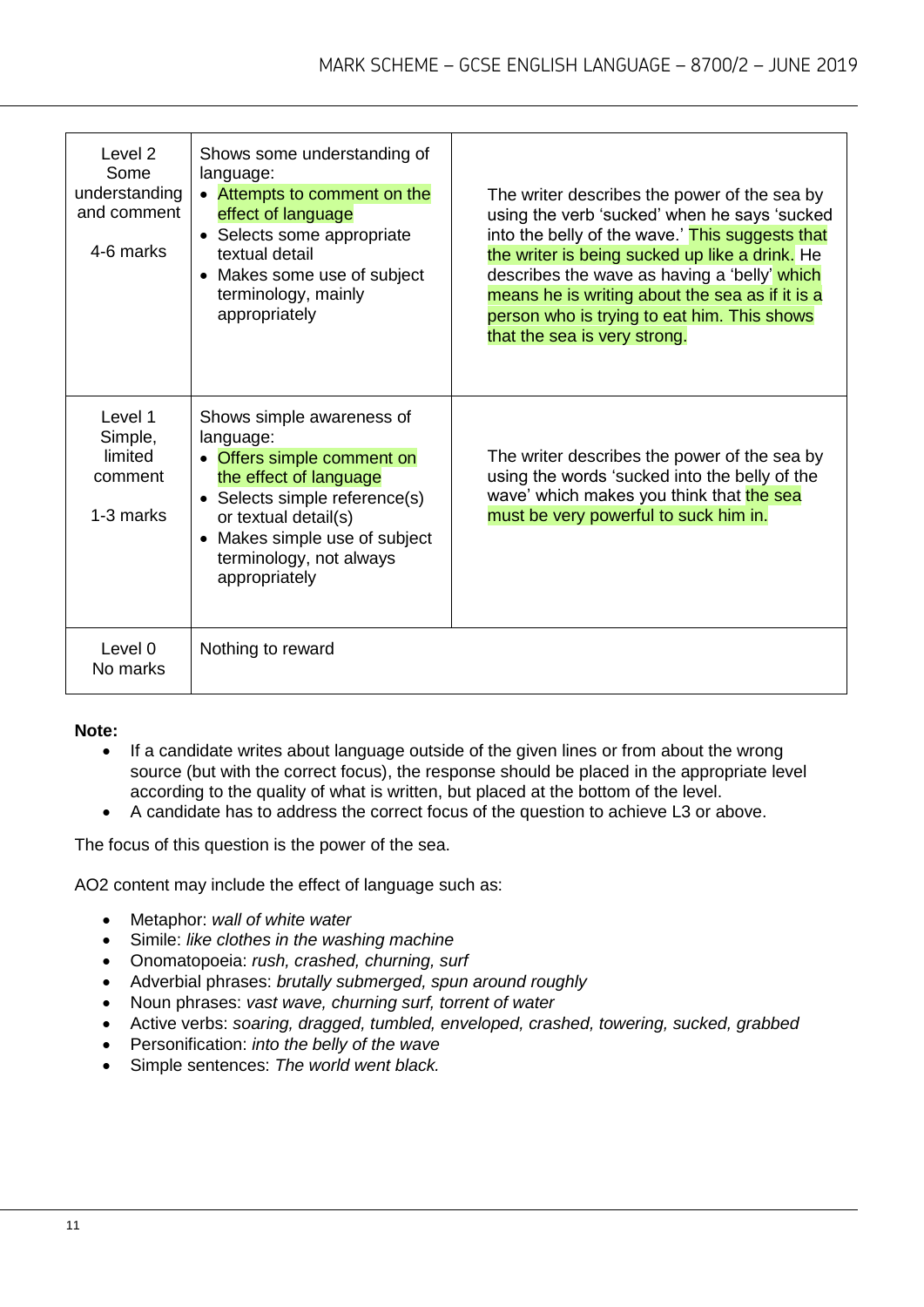**0 4** For this question, you need to refer to the **whole of Source A**, together with the **whole of Source B**.

> Compare how the writers convey their different perspectives and feelings about their experiences at sea.

In your answer, you could:

- compare their different perspectives and feelings
- compare the methods the writers use to convey their different perspectives and feelings
- support your response with references to both texts.

#### **[16 marks]**

| AO <sub>3</sub><br>Compare writers' ideas and perspectives, as well as how these are conveyed, across two or more texts |                                                                                                                                                                                                                                                                                                      |                                                                                                                                                                                                                                                                                                                                                                                                                                                                                                                                                                                                                                                                                                                                                                                                                                                                                                                                                                                                                                                                                                                                                         |
|-------------------------------------------------------------------------------------------------------------------------|------------------------------------------------------------------------------------------------------------------------------------------------------------------------------------------------------------------------------------------------------------------------------------------------------|---------------------------------------------------------------------------------------------------------------------------------------------------------------------------------------------------------------------------------------------------------------------------------------------------------------------------------------------------------------------------------------------------------------------------------------------------------------------------------------------------------------------------------------------------------------------------------------------------------------------------------------------------------------------------------------------------------------------------------------------------------------------------------------------------------------------------------------------------------------------------------------------------------------------------------------------------------------------------------------------------------------------------------------------------------------------------------------------------------------------------------------------------------|
| Level                                                                                                                   | <b>Skills Descriptors</b>                                                                                                                                                                                                                                                                            | <b>Indicative Standard</b><br>This indicative standard provides an exemplification of the skills<br>descriptors at each level. It is not a model answer, nor a complete<br>response, nor does it seek to exemplify any particular content.                                                                                                                                                                                                                                                                                                                                                                                                                                                                                                                                                                                                                                                                                                                                                                                                                                                                                                              |
| Level 4<br>Perceptive,<br>detailed<br>comparison<br>$13 - 16$<br>marks                                                  | Compares ideas and<br>perspectives in a perceptive<br>way<br>• Analyses how writers'<br>methods are used<br>• Selects a range of judicious<br>supporting detail from both<br>texts<br>• Shows a detailed and<br>perceptive understanding of<br>the different ideas and<br>perspectives in both texts | At the end of Source A, the writer realises, with the benefit of<br>hindsight, that they had 'become complacent' about potential<br>dangers and were totally unprepared for the storm, but when<br>danger struck, he knew he was left in sole charge of the boat<br>and acted bravely and independently to try to overcome it,<br>whereas in Source B the writer anticipates the danger but is<br>completely dependent upon the absent crew and is helplessly<br>at the mercy of the storm. He uses emotive language to<br>empathise with the ship; the onomatopoeic word 'throbbing'<br>describes the rhythmic drumming of the engine as a<br>constant, repeated heartbeat. The simile creates a fear that<br>the ship's engine, like a tired, ageing heart, could stop<br>beating at any moment. The opening comment in Source B<br>that he had been 'hourly expecting' the ship to sink indicates<br>a surprisingly calm perspective on his experience at the start<br>of the extract. The soothing tone of the phrase 'under the<br>tumult was peace' suggests he feels the boat is longing to<br>give up the struggle and is resigned to its fate. |
| Level 3<br>Clear,<br>relevant<br>comparison<br>9-12 marks                                                               | Compares ideas and<br>perspectives in a clear and<br>relevant way<br>• Explains clearly how writers'<br>methods are used<br>• Selects relevant detail to<br>support from both texts<br>• Shows a clear understanding<br>of the different ideas and<br>perspectives in both texts                     | The writer of Source A states that before the storm they had<br>'become complacent' about the dangers they faced during<br>the race and were not expecting the worst to happen. When<br>the wave hits, the writer is in charge of the boat and is trying<br>to keep it afloat by continuing to row, whereas the writer in<br>Source B has no control over the boat and realises he can do<br>nothing to stop it from sinking. In the opening paragraph, the<br>writer in Source B describes the boat as more like a person<br>than an object and uses a simile to compare the engine to 'an<br>over-worked human heart.' This creates the impression that<br>the boat is struggling on but because of its age and physical<br>state, it is unable to cope with the stormy conditions. The<br>writer in Source B is 'expecting' a disaster from the start of<br>the extract as he knows how unfit the boat is to transport him<br>safely, but he seems to accept whatever happens without<br>blaming the 'ancient' boat or the crew.                                                                                                                     |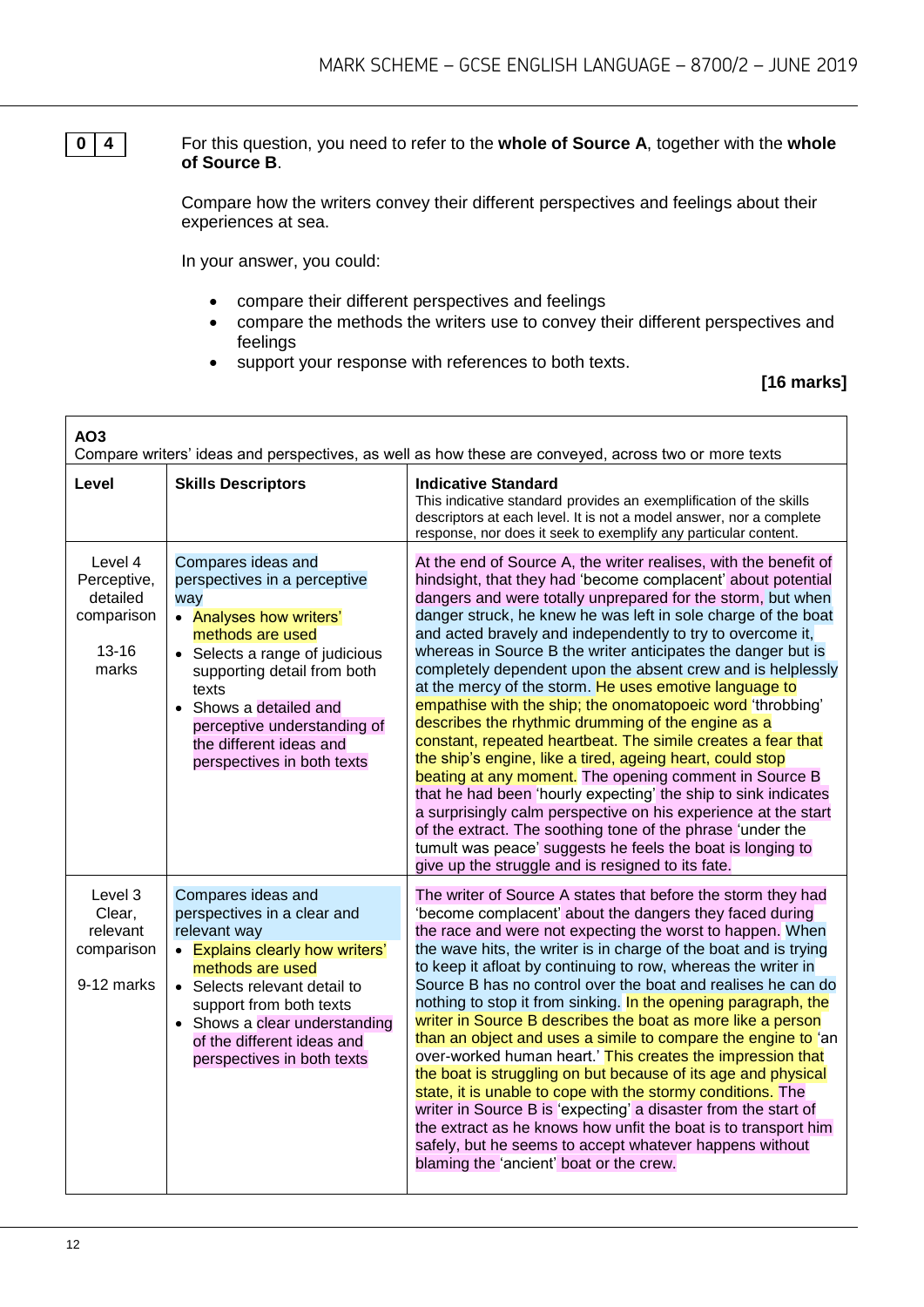| Level 2<br>Some,<br>attempts at<br>comparison<br>5-8 marks | Attempts to compare ideas and<br>perspectives<br>• Makes some comment on<br>how writers' methods are<br>used<br>• Selects some appropriate<br>textual detail/references, not<br>always supporting, from one<br>or both texts<br>• Shows some understanding<br>of different ideas and<br>perspectives | The writer in Source A says 'Something wasn't right'<br>which shows that he is worried about whether he is safe<br>or not. He keeps rowing even though he is worried<br>whereas the writer in Source B is also worried about<br>whether the boat is safe but can't do anything to help.<br>The writer in Source B starts off by describing what the<br>boat was like by using a simile 'the engine throbbing like<br>an overworked human heart' to compare the boat to a<br>person who is tired. This shows how the writer feels sorry<br>for the old boat and worried that it will not be able to carry<br>on and get him to his destination. |
|------------------------------------------------------------|------------------------------------------------------------------------------------------------------------------------------------------------------------------------------------------------------------------------------------------------------------------------------------------------------|------------------------------------------------------------------------------------------------------------------------------------------------------------------------------------------------------------------------------------------------------------------------------------------------------------------------------------------------------------------------------------------------------------------------------------------------------------------------------------------------------------------------------------------------------------------------------------------------------------------------------------------------|
| Level 1<br>Simple,<br>limited<br>comment<br>1-4 marks      | Makes simple cross reference of<br>ideas and perspectives<br>• Makes simple identification of<br>writers' methods<br>• Selects simple reference(s)/<br>textual detail(s) from one or<br>both texts<br>• Shows simple awareness of<br>ideas and/or perspectives                                       | The writer in Source A thinks that something bad is going<br>to happen. He says 'Something wasn't right.' He thinks<br>that the waves are going to come over the top of the boat<br>whereas the writer in Source B thinks the boat is going to<br>sink. At the start, the writer in Source B describes the<br>boat as falling apart. He says that the boat is 'like an over-<br>worked human heart.' This shows that the writer thinks<br>the boat is working too hard and he is scared.                                                                                                                                                       |
| Level 0<br>No marks                                        | Nothing to reward.                                                                                                                                                                                                                                                                                   |                                                                                                                                                                                                                                                                                                                                                                                                                                                                                                                                                                                                                                                |

#### **Note:**

- If the quality of the response is L1 but only deals with one text, the maximum mark is 2.
- If the quality of the response is L2 but only deals with one text, the maximum mark is 6.
- A candidate has to deal with both texts to achieve L3 or above.
- References to the writers' methods may be implicit without specific mention of the writer.

AO3 content may include the comparison of perspectives and feelings in Source A/B such as:

- Complacency /calmness
- Active resistance /helplessness
- Sense of isolation /surrounded by others
- Regret /no self-pity
- Aware of own fear /aware of own cowardice
- Desperation and panic / composure and action
- Relief /determination

And comment on methods such as:

- Chronological narrative structure
- Shifts between action and reflection
- Pace of action increases towards climax
- Cyclical structure created in final lines of Source A
- Emotive imagery used in Source B
- Sensory language
- First person narrative accounts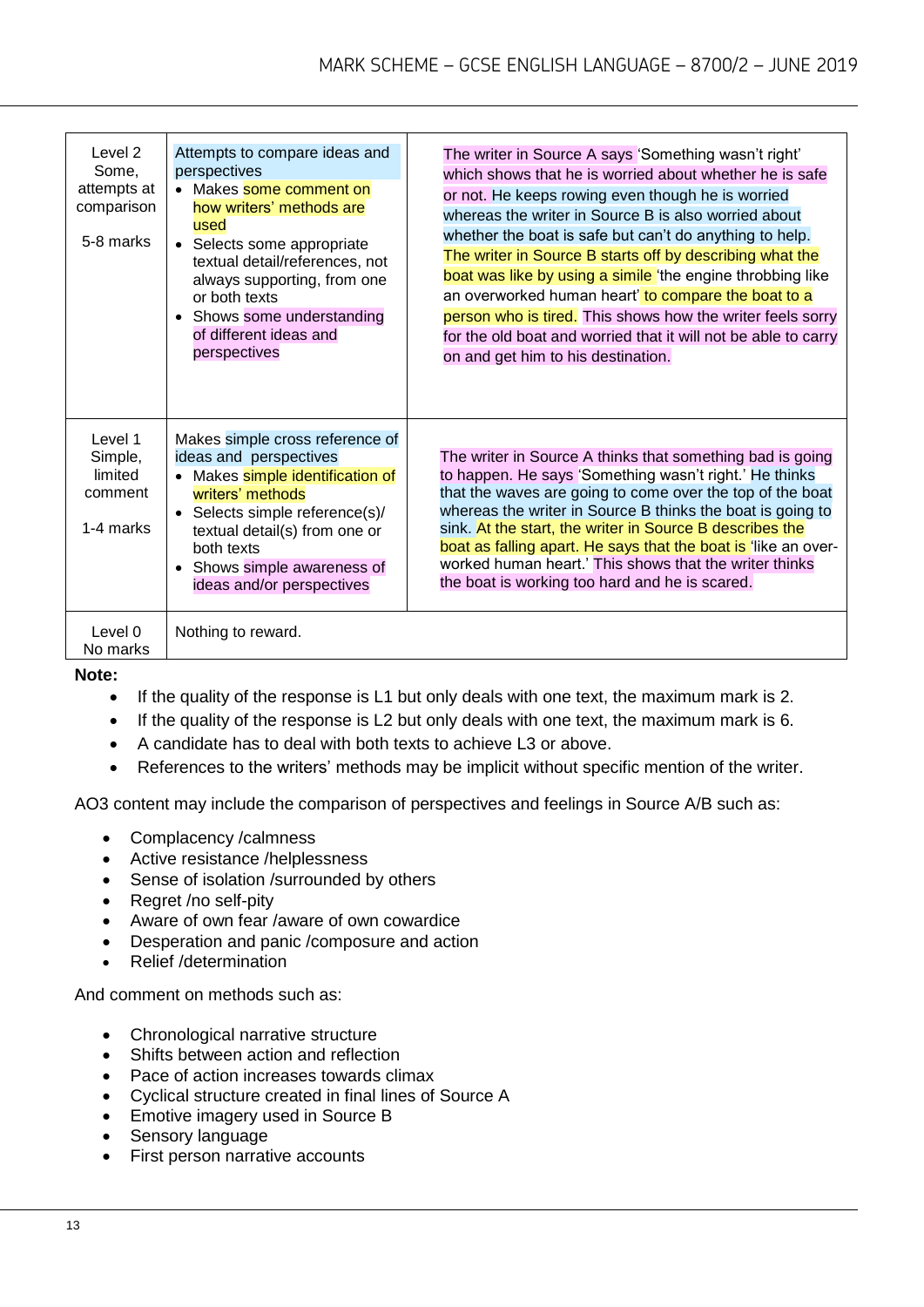**0 5**  $\blacksquare$  <sup>1</sup> 'It is the people who have extraordinary skill, courage and determination who deserve to be famous, not those who have good looks or lots of money or behave badly.'

> Write a letter to the editor of a newspaper in which you argue your point of view in response to this statement.

> > (24 marks for content and organisation and 16 marks for technical accuracy) **[40 marks]**

#### **AO5 Content and Organisation**

Communicate clearly, effectively and imaginatively, selecting and adapting tone, style and register for different forms, purposes and audiences.

Organise information and ideas, using structural and grammatical features to support coherence and cohesion of texts.

| Level                                                                |                                        | <b>Skills descriptors</b>                                                                                                                                                                                                                                                                                                                                                                                                                                                        |  |
|----------------------------------------------------------------------|----------------------------------------|----------------------------------------------------------------------------------------------------------------------------------------------------------------------------------------------------------------------------------------------------------------------------------------------------------------------------------------------------------------------------------------------------------------------------------------------------------------------------------|--|
| Level 4<br>19-24 marks<br>Compelling,<br>convincing<br>communication | Upper<br>Level 4<br>$22 - 24$<br>marks | <b>Content</b><br>• Communication is convincing and compelling<br>• Tone, style and register are assuredly matched to purpose and<br>audience<br>• Extensive and ambitious vocabulary with sustained crafting of<br>linguistic devices<br>Organisation<br>• Varied and inventive use of structural features<br>• Writing is compelling, incorporating a range of convincing and<br>complex ideas<br>• Fluently linked paragraphs with seamlessly integrated discourse<br>markers |  |
|                                                                      | Lower<br>Level 4<br>$19 - 21$<br>marks | <b>Content</b><br>• Communication is convincing<br>• Tone, style and register are convincingly matched to purpose and<br>audience<br>• Extensive vocabulary with conscious crafting of linguistic devices<br>Organisation<br>• Varied and effective structural features<br>• Writing is highly engaging with a range of developed complex<br>ideas<br>• Consistently coherent use of paragraphs with integrated discourse<br>markers                                             |  |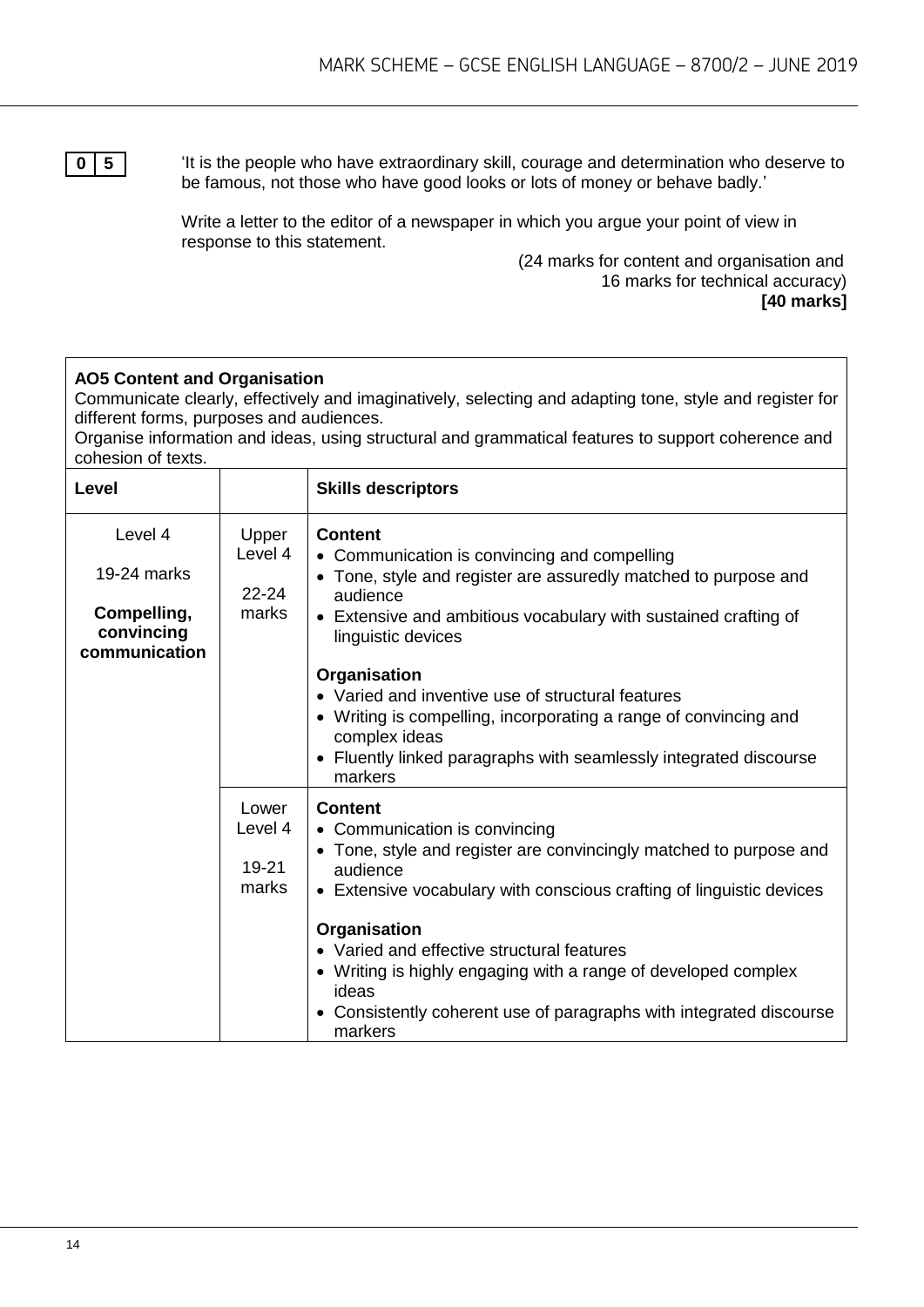| Level 3<br>13-18 marks<br>Consistent,<br>clear<br>communication                | Upper<br>Level <sub>3</sub><br>$16 - 18$<br>marks | <b>Content</b><br>• Communication is consistently clear<br>• Tone, style and register are consistently matched to purpose and<br>audience<br>• Increasingly sophisticated vocabulary and phrasing, chosen for<br>effect with a range of successful linguistic devices<br>Organisation<br>• Effective use of structural features<br>• Writing is engaging, using a range of clear, connected ideas<br>• Coherent paragraphs with integrated discourse markers |
|--------------------------------------------------------------------------------|---------------------------------------------------|--------------------------------------------------------------------------------------------------------------------------------------------------------------------------------------------------------------------------------------------------------------------------------------------------------------------------------------------------------------------------------------------------------------------------------------------------------------|
|                                                                                | Lower<br>Level 3<br>$13 - 15$<br>marks            | <b>Content</b><br>• Communication is generally clear<br>• Tone, style and register are generally matched to purpose and<br>audience<br>• Vocabulary clearly chosen for effect and appropriate use of<br>linguistic devices<br>Organisation<br>• Usually effective use of structural features<br>• Writing is engaging, with a range of connected ideas<br>• Usually coherent paragraphs with range of discourse markers                                      |
| Level <sub>2</sub><br>7-12 marks<br><b>Some</b><br>successful<br>communication | Upper<br>Level <sub>2</sub><br>$10 - 12$<br>marks | <b>Content</b><br>• Communicates with some sustained success<br>• Some sustained attempt to match tone, style and register to<br>purpose and audience<br>• Conscious use of vocabulary with some use of linguistic devices<br>Organisation<br>• Some use of structural features<br>Increasing variety of linked and relevant ideas<br>• Some use of paragraphs and some use of discourse markers                                                             |
|                                                                                | Lower<br>Level 2<br>$7 - 9$<br>marks              | <b>Content</b><br>• Communicates with some success<br>• Attempts to match tone, style and register to purpose and<br>audience<br>• Begins to vary vocabulary with some use of linguistic devices<br>Organisation<br>• Attempts to use structural features<br>• Some linked and relevant ideas<br>• Attempt to write in paragraphs with some discourse markers, not<br>always appropriate                                                                     |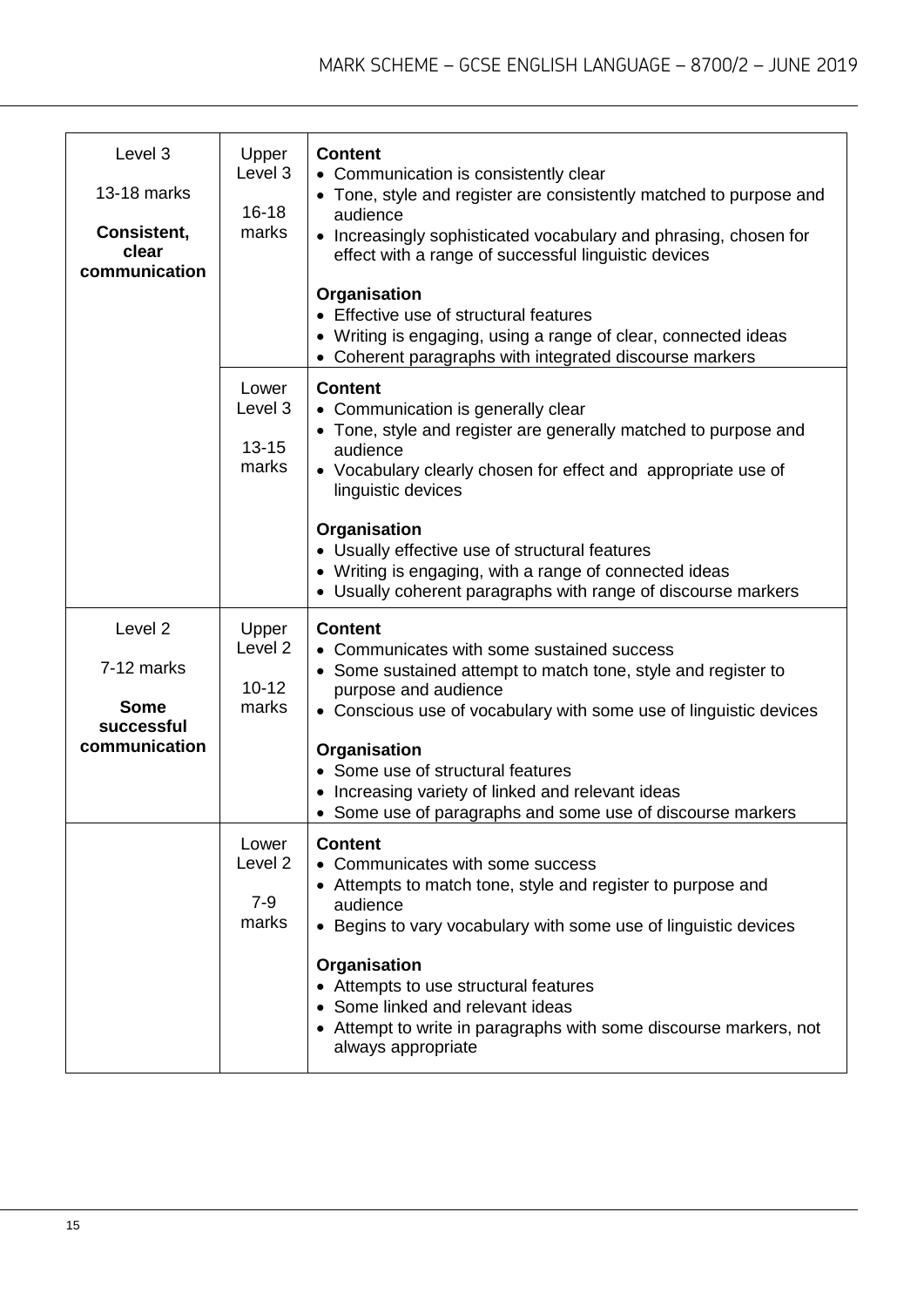| Level 1<br>1-6 marks<br>Simple, limited | Upper<br>Level 1<br>4-6<br>marks                                                      | <b>Content</b><br>• Communicates simply<br>• Simple awareness of matching tone, style and register to purpose<br>and audience<br>• Simple vocabulary; simple linguistic devices |
|-----------------------------------------|---------------------------------------------------------------------------------------|---------------------------------------------------------------------------------------------------------------------------------------------------------------------------------|
| communication                           |                                                                                       | Organisation<br>• Evidence of simple structural features<br>One or two relevant ideas, simply linked<br>• Random paragraph structure                                            |
|                                         | Lower<br>Level 1<br>$1 - 3$<br>marks                                                  | <b>Content</b><br>• Limited communication<br>• Occasional sense of matching tone, style and register to purpose<br>and audience<br>• Simple vocabulary                          |
|                                         |                                                                                       | Organisation<br>• Limited or no evidence of structural features<br>• One or two unlinked ideas<br>• No paragraphs                                                               |
| Level 0<br>No marks                     | Students will not have offered any meaningful writing to assess.<br>Nothing to reward |                                                                                                                                                                                 |